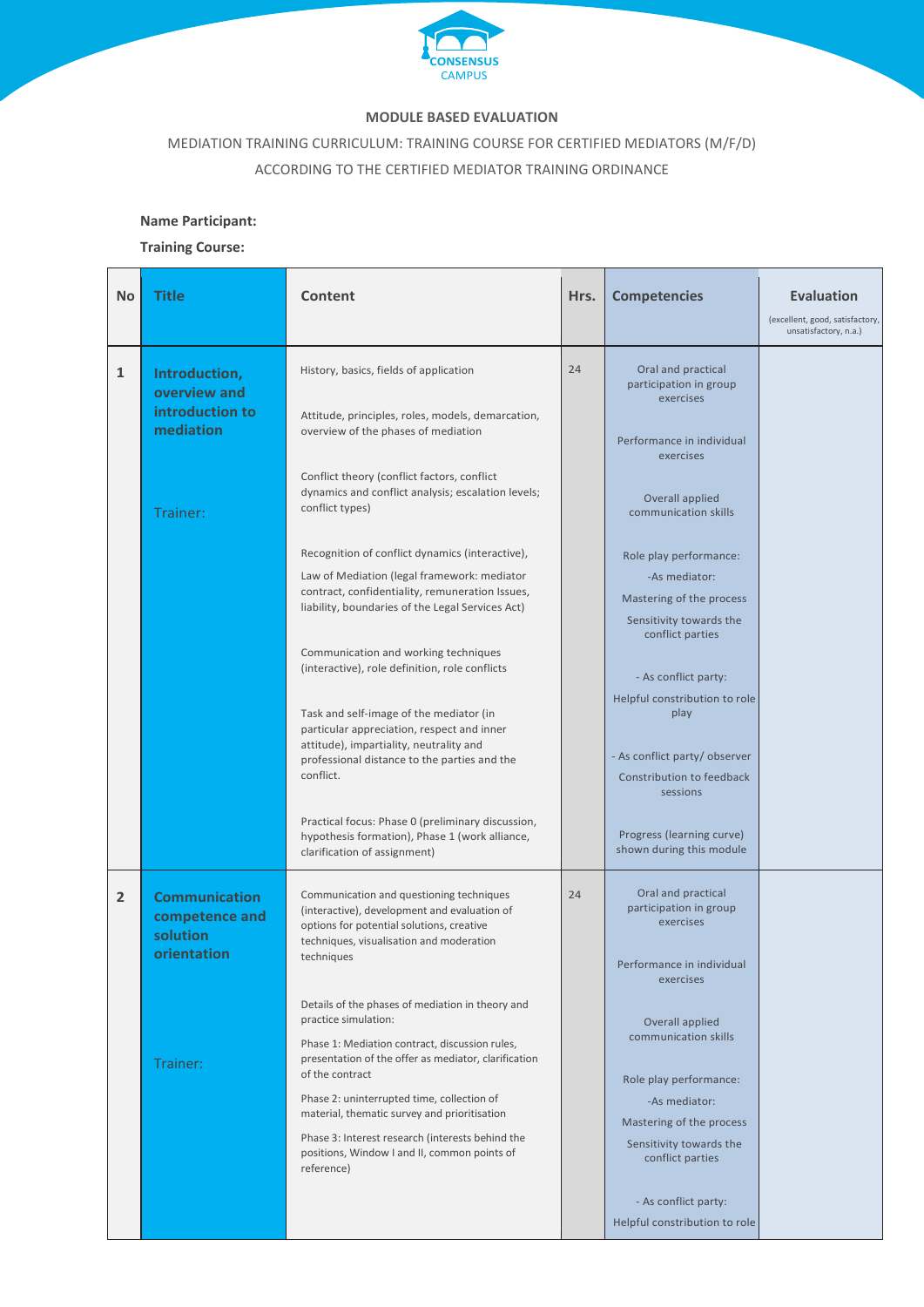

|   |                                                                                          |                                                                                                                                                                                                                                                                                                                                                                                                                                                                                                                                                                                                                                                                                                                                                                                                                    |    | play<br>- As conflict party/ observer<br>Constribution to feedback<br>sessions<br>Progress (learning curve)<br>shown during this module<br>Mastering the skills/<br>knowledge taught in previous<br>modules                                                                                                                                                                                                                                                                                                                                 |  |
|---|------------------------------------------------------------------------------------------|--------------------------------------------------------------------------------------------------------------------------------------------------------------------------------------------------------------------------------------------------------------------------------------------------------------------------------------------------------------------------------------------------------------------------------------------------------------------------------------------------------------------------------------------------------------------------------------------------------------------------------------------------------------------------------------------------------------------------------------------------------------------------------------------------------------------|----|---------------------------------------------------------------------------------------------------------------------------------------------------------------------------------------------------------------------------------------------------------------------------------------------------------------------------------------------------------------------------------------------------------------------------------------------------------------------------------------------------------------------------------------------|--|
| 3 | <b>Conflict and</b><br>negotiation<br>competence on a<br>psychological basis<br>Trainer: | Findings of brain research on behaviour in conflicts,<br>power, fairness and justice in psychology and<br>mediation<br>Dealing with the feelings of the mediator and the<br>parties, self-reflection (e.g. awareness of one's own<br>limits due to professional influence and<br>socialisation, reflection of one's own conflict<br>resolution style), recognition of conflict dynamics,<br>intervention techniques.<br>Negotiation techniques and competence, basics of<br>negotiation analysis, intuitive negotiation,<br>negotiation according to the Harvard<br>concept/integrative negotiation techniques,<br>distributive negotiation techniques<br>Practical simulation: repetition of phases 1-3,<br>practical focus phase 4 (collecting and evaluating<br>options) and phase 5 (negotiating and agreeing) | 24 | Oral and practical<br>participation in group<br>exercises<br>Performance in individual<br>exercises<br>Overall applied<br>communication skills<br>Role play performance:<br>-As mediator:<br>Mastering of the process<br>Sensitivity towards the<br>conflict parties<br>- As conflict party:<br>Helpful constribution to role<br>play<br>- As conflict party/observer<br>Constribution to feedback<br>sessions<br>Progress (learning curve)<br>shown during this module<br>Mastering the skills/<br>knowledge taught in previous<br>modules |  |
| 4 | Law, ethics and<br>special framework<br>conditions<br>Trainer:                           | Role of the law in mediation, delimitation of<br>permissible legal information and inadmissible legal<br>advice, sensitisation to the recognition of legally<br>relevant facts, participation of external advisors in<br>mediation, legal significance and enforceability of<br>the final agreement taking into account<br>enforceability<br>Final Agreement (SMART Check) and Final Ritual in<br>Mediation<br>Special features of different framework conditions<br>and settings in mediation: in-house mediation, live<br>online mediation, mediation in the public sector<br>Individual discussions, co-/team mediation,                                                                                                                                                                                        | 24 | Oral and practical<br>participation in group<br>exercises<br>Performance in individual<br>exercises<br>Overall applied<br>communication skills<br>Role play performance:<br>-As mediator:<br>Mastering of the process<br>Sensitivity towards the<br>conflict parties                                                                                                                                                                                                                                                                        |  |